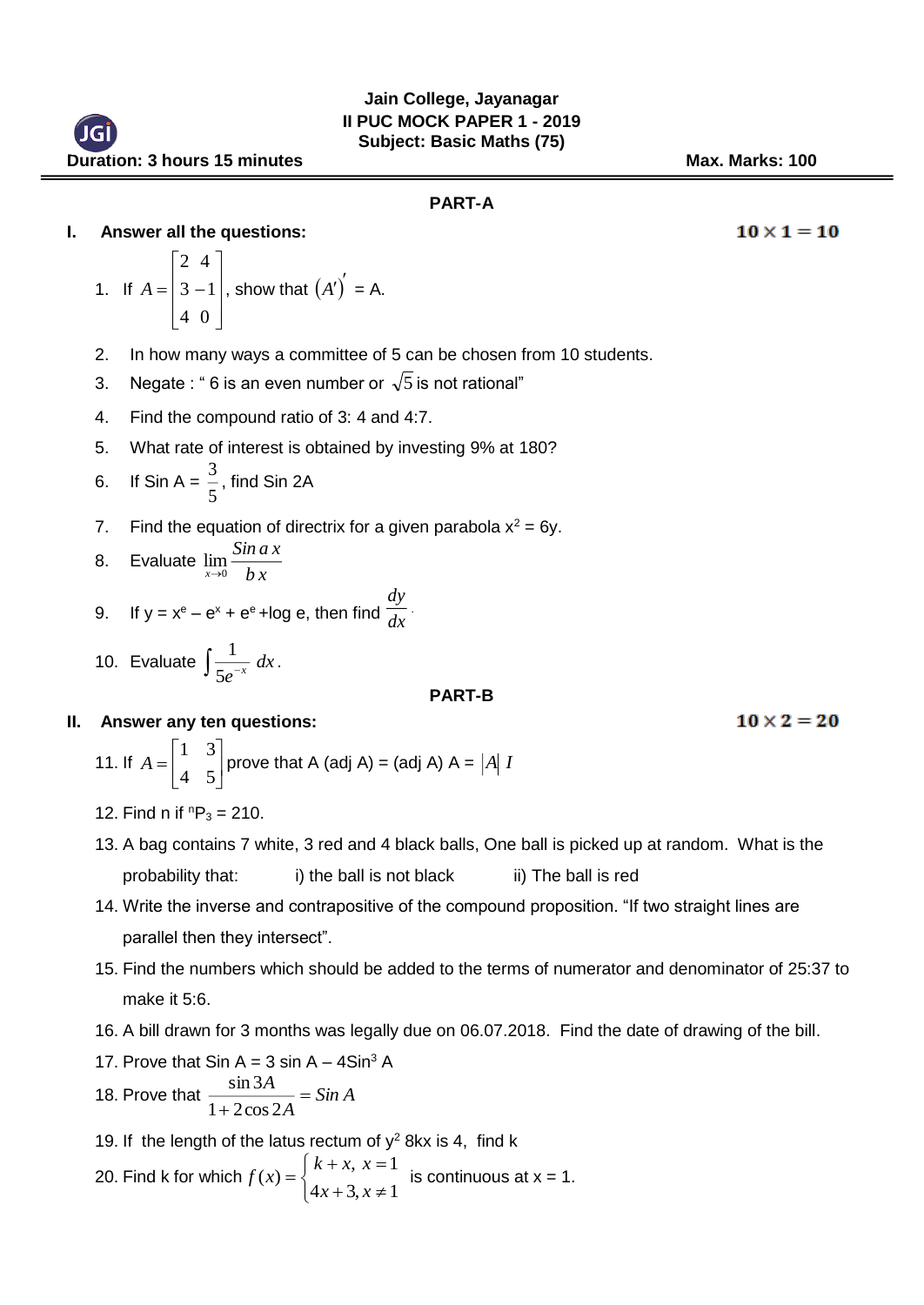21. Find  $\frac{dy}{dx}$  $\frac{dy}{dx}$ , if  $y = \sqrt{x + \sqrt{x + \sqrt{x + \dots} \cdot x}}$ 

22. Cost function C = 500x -20x<sup>2</sup> +  $\frac{\pi}{3}$  $\frac{x^3}{3}$ . Where x is output. Calculate the output when the marginal

cost is equal to the average cost.

23. Evaluate  $\int (\sin x +$ / 2  $\mathbf{0}$  $\int_{0}^{\pi/2} (\sin x + \cos x) dx$ 24. Evaluate  $\int (4x^2 - 2x + 7)^{3/2} (4x - 1) dx$ .

**III. Answer any ten questions:**

# **PART-C**

### $10 \times 3 = 30$

25. If 
$$
A = \begin{bmatrix} 2 & -1 \\ -1 & 2 \end{bmatrix}
$$
 show that  $A^2 - 4A + 3I = 0$ , Also find  $A^{-1}$ 

- 26. Prove that "If each element of any row (or column) of a determinant is the sum of two terms, then the determinant can be expressed as the sum of two determinants"
- 27. A term of 8 players has to be selected from 14 players. In how many ways the selection can be made if.
	- a) Two particular players are always included
	- b) Two particular players are always excluded.
- 28. If A and B are event with P (A) =  $\frac{3}{8}$ ,  $P(B) = \frac{3}{8}$  $\frac{5}{8}$ ,  $P(B) = \frac{3}{8}$  $\frac{5}{8}$ ,  $P(B) = \frac{3}{8}$  and P (A $\cup$ B) =  $\frac{3}{4}$  $\frac{3}{4}$  . Find (i) P (B/A) ii) P(A/B)
- 29. Two taps can separately fill a tank in 12 min and 15 minutes respectively. The tank when full can be emptied by a drain pipe in 20 minutes. When the tank was empty, all the three pipes were opened simultaneously. In what time will the tank be filled up?
- 30. The banker's gain on a bill is  $\frac{1}{5}$ th 5  $\frac{1}{2}$ th of the Banker's discount and the rate of interest is 20% p.a. Find the unexpired period of the bill.
- 31. A man invests equal sum of money in 4%, 5% and 6% stock, each stock being at par. If the total income of the man is 3600, find his total investment.
- 32. Following purchases were made from a store.

| Item          | List Price (Rs) | No of items | Rest of ST |
|---------------|-----------------|-------------|------------|
| Tape recorder | 10,900          | 2           | 10%        |
| Suitcase      | 4200            |             | 5%         |
| Rain coat     | 400             | 3           | 7%         |
| Mixer         | 2500            | x           | 2%         |

Total amount paid by Raju is Rs 34,774. Find the number of mixers bought.

33. Find the length of the chord of the circle  $x^2 + y^2 - 6x - 4y - 12 = 0$  on the coordinate axis

34. If  $x = a ((\theta - \sin \theta), y = a(1 - \cos \theta)$ . then prove that  $\frac{dy}{dx} = \cot \frac{\theta}{2}$  $\frac{dy}{dx} = \cot \frac{\theta}{2}$  $\frac{dy}{dx} = \cot \frac{\theta}{2}$ .

- 35. If surface area of a spherical soap bubble is increasing at the rate of 0.6cm<sup>2</sup>/sec. Find the rate at which its volume is increasing when the radius is 3cms.
- 36. If the product of two natural numbers is 64. Find the numbers if their sum is minimum.